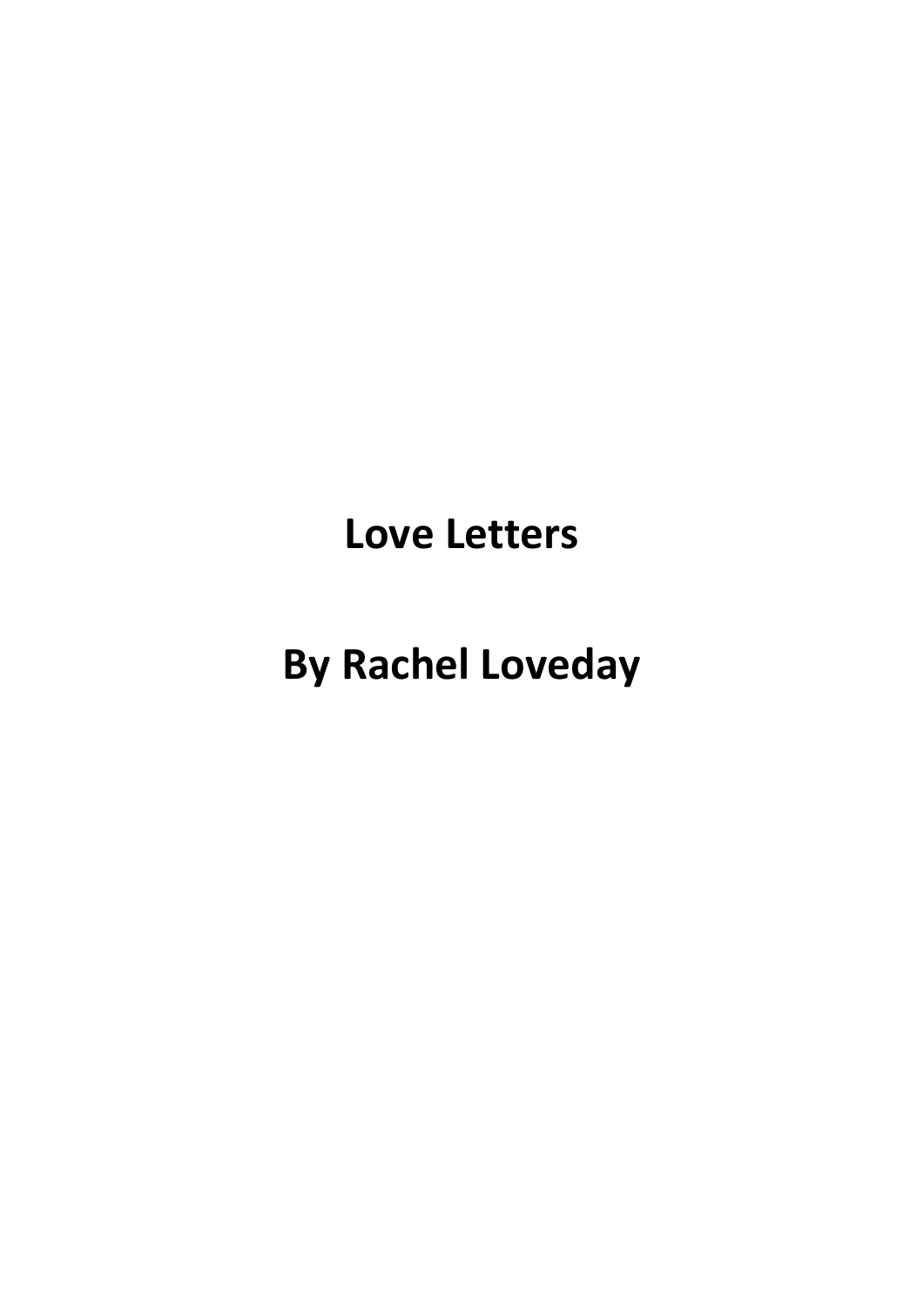### **CONTENTS**

The Real Me

The Virtual Scene

Beginnings

The Other Shoe

Residual Beauty

Breathing Space

Heartbroken Girl

Plus/Minus

Getting Over It/Moving On (I Will Be Okay)

I'm Sorry

Thank you For Your Love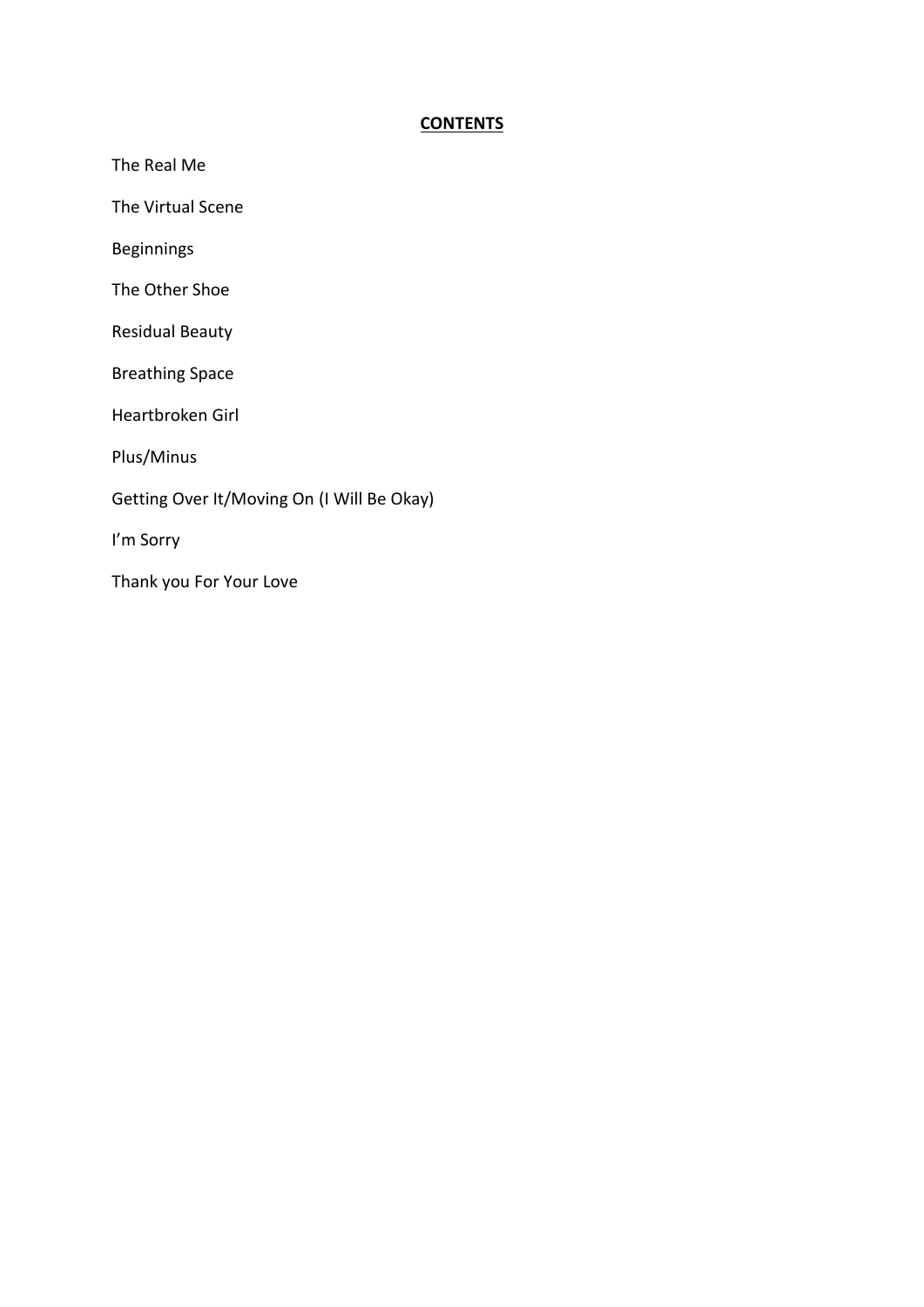#### **THE REAL ME**

I'm in war with my comrades battling the other half of the world for attention, donning society's uniform and wearing the war paint or is it camouflage?

Do I want to be seen by the enemy?

Is that what they are?

I think they're more like allies

but some do crossover

If I have to fight for love

shouldn't I be able to use my own ammunition?

see with my own vision,

if I can trust the right ally?

Uniforms wear out

the war paint disappears

flaws start to appear

and I stand out

all that's left is me

the real me.

The war is never really over

Across all nations

lasting generations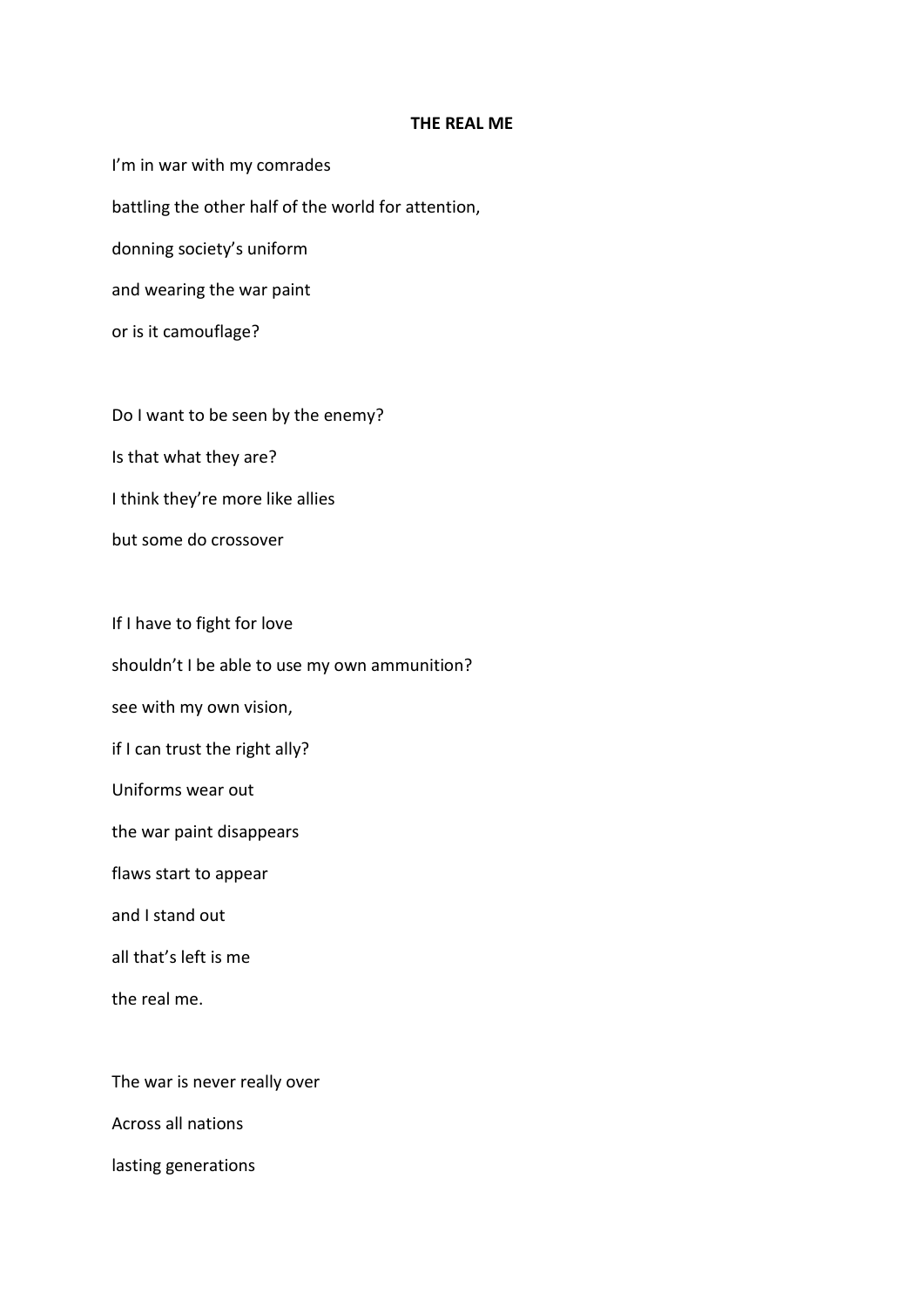we all want to win some of us do and some of us don't others eventually wave the white flag others just give in.

If I have to fight for love shouldn't I fight on my terms? walk with what I learn, and eventually end my own battle.

Uniforms wear out the war paint disappears flaws start to appear and the glory of war stands out all that's left is the real me.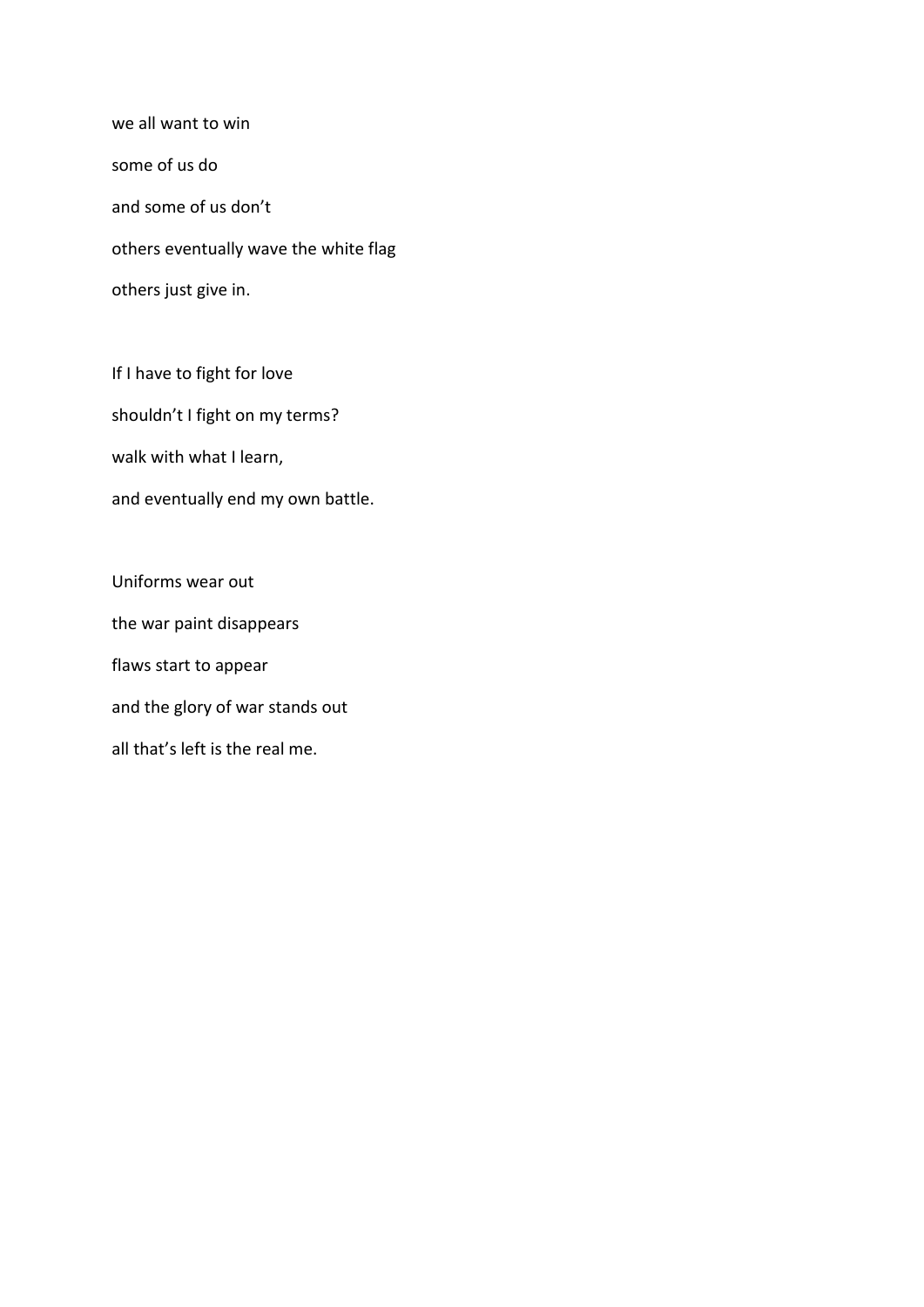#### **THE VIRTUAL SCENE**

I have my profile, I have my page, I'm making myself centre stage, for all the worlds' men to see what it will be like to get to know me.

I can be anyone I want to be,

as I'm hiding behind a screen,

but I never lie,

what you see is what you get,

this is the real me.

I have my profile,

I have my page,

I have limits on the age,

of my ideal man,

you can try all that you can,

you can try like mad,

I'm not dating anyone older than my dad.

I have my profile,

I have my page,

I always like a kiss,

but I have my checklist,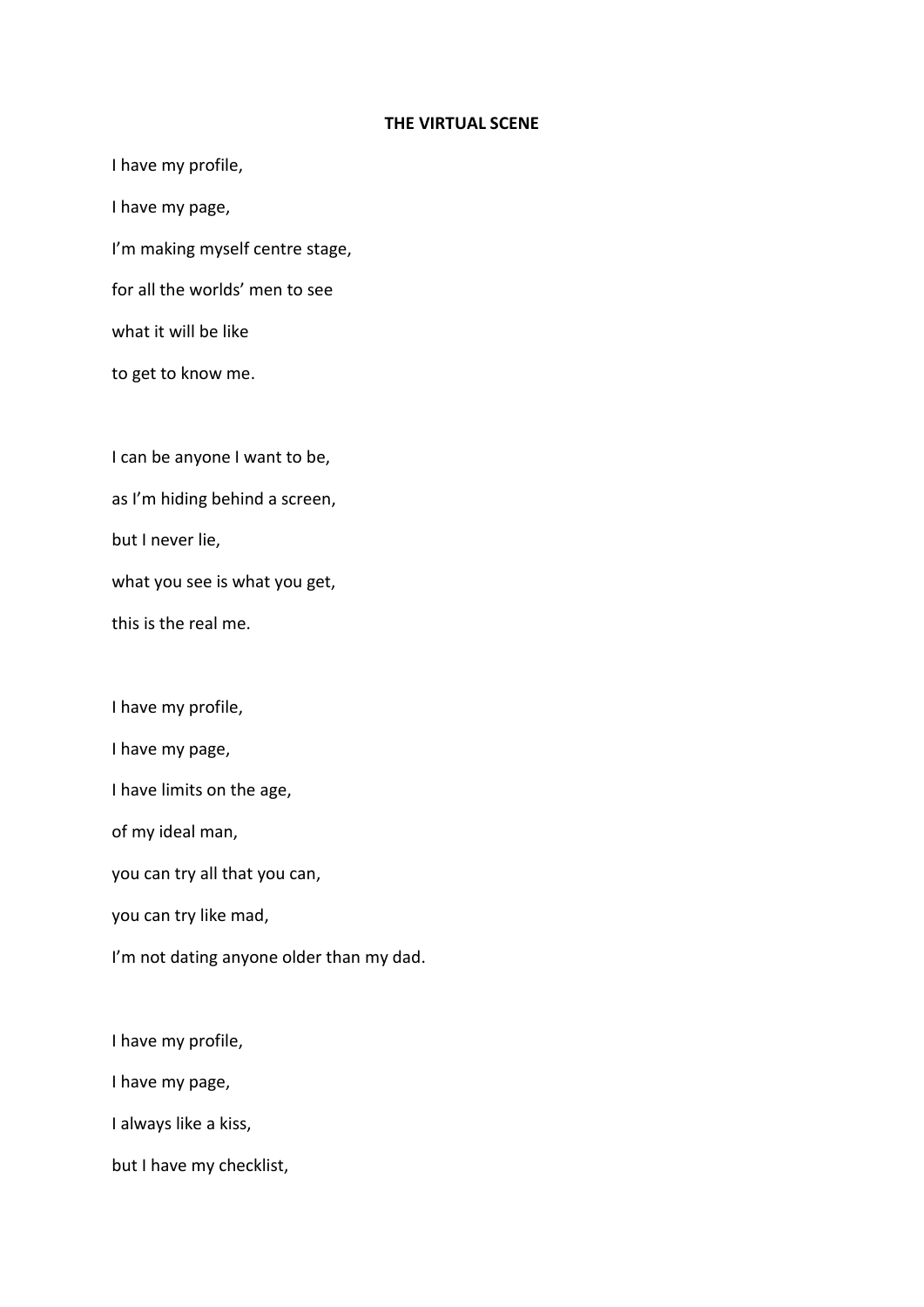if you don't meet it,

just admit defeat,

with grace,

don't try to invade my space.

I have my profile,

I have my page,

I have a photo,

to make myself centre stage,

I show myself,

like everyone else,

why don't you?

why are you hiding?

are you trying to hide the truth?

I have my profile,

I have my page,

I'm on here,

so I'm not centre stage

at pubs and clubs,

where I know,

I'll get felt up,

I'm on here,

to meet the right man,

not to go through the dating motions,

over and over again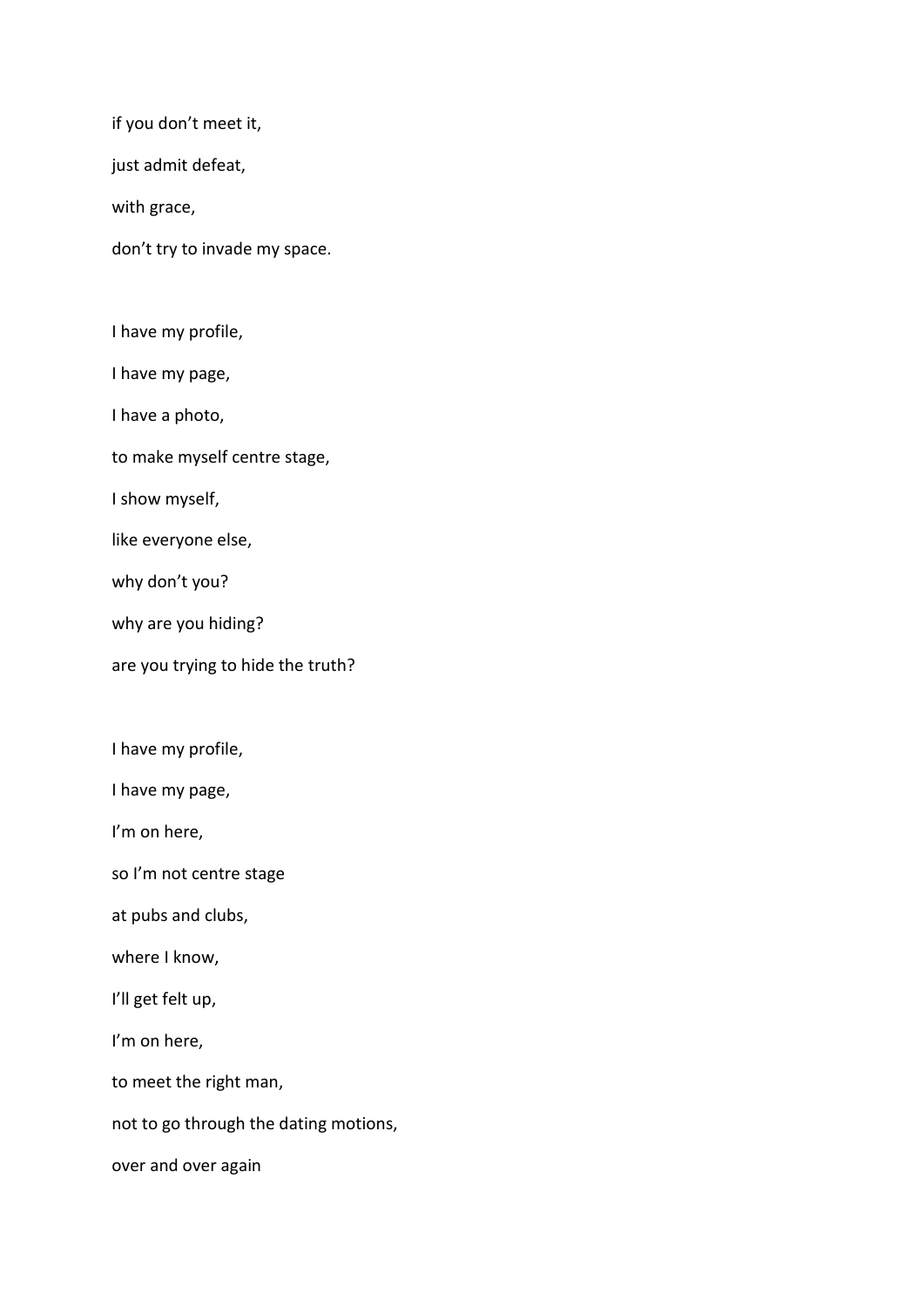I don't want to do this forever, I want to find someone, who wants to be with me, and stay together, happily ever after forever.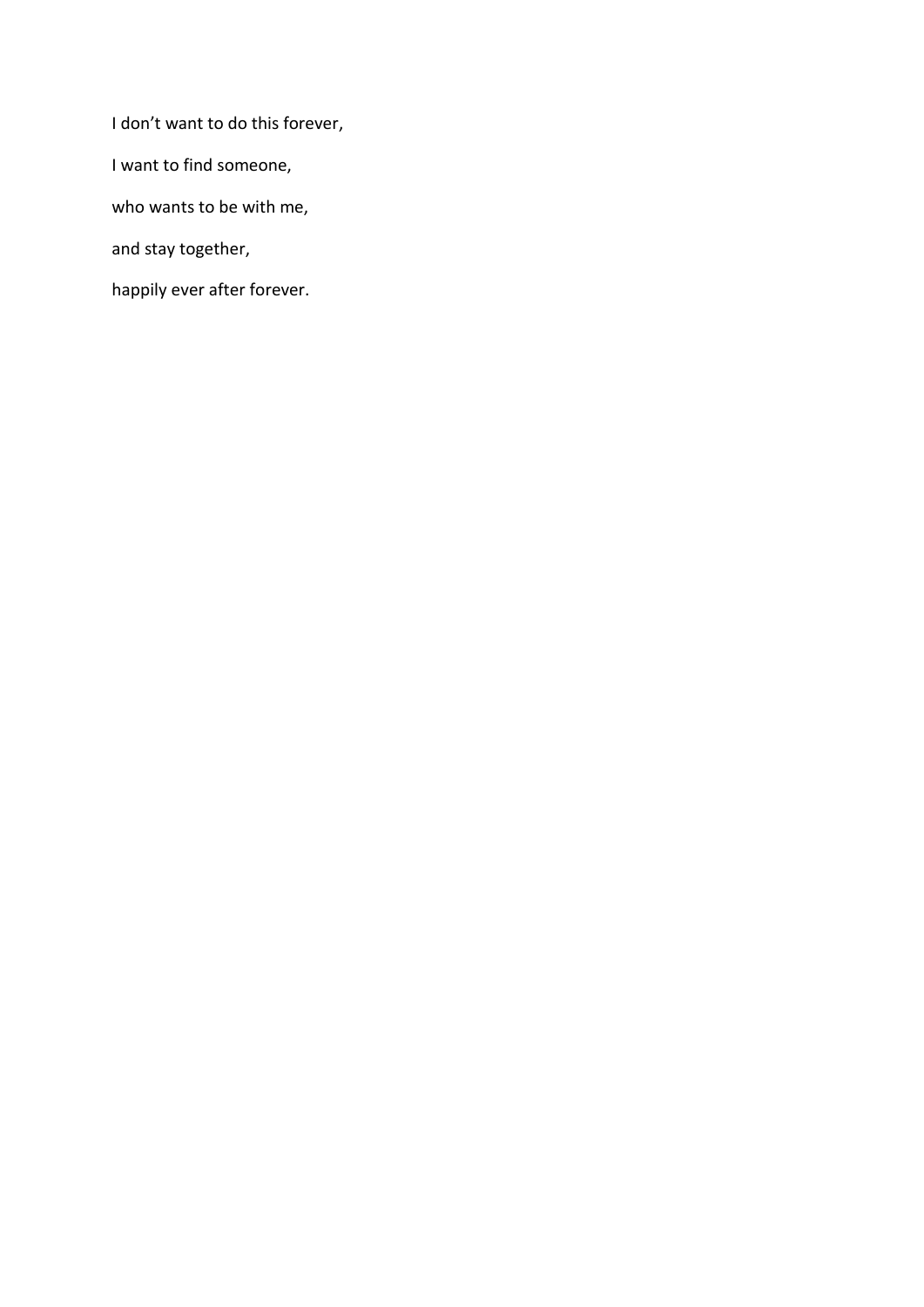#### **BEGINNINGS**

It all started with a kiss,

which then lead to bliss,

to a love,

I never dreamed of.

We both felt nerves when we set our eyes on each other and from then on, I was on loves' learning curve. When we talked on the phone, and I heard your voice, I was more than happy when I made my choice, to have you as a part of my life.

When you kissed me (for the first time), I was caught off guard, I didn't know whether you liked me, even though I liked you, it was good to know you felt that way too.

When we lied side by side and we became one, it felt like we were the only two people in the world we were in our own world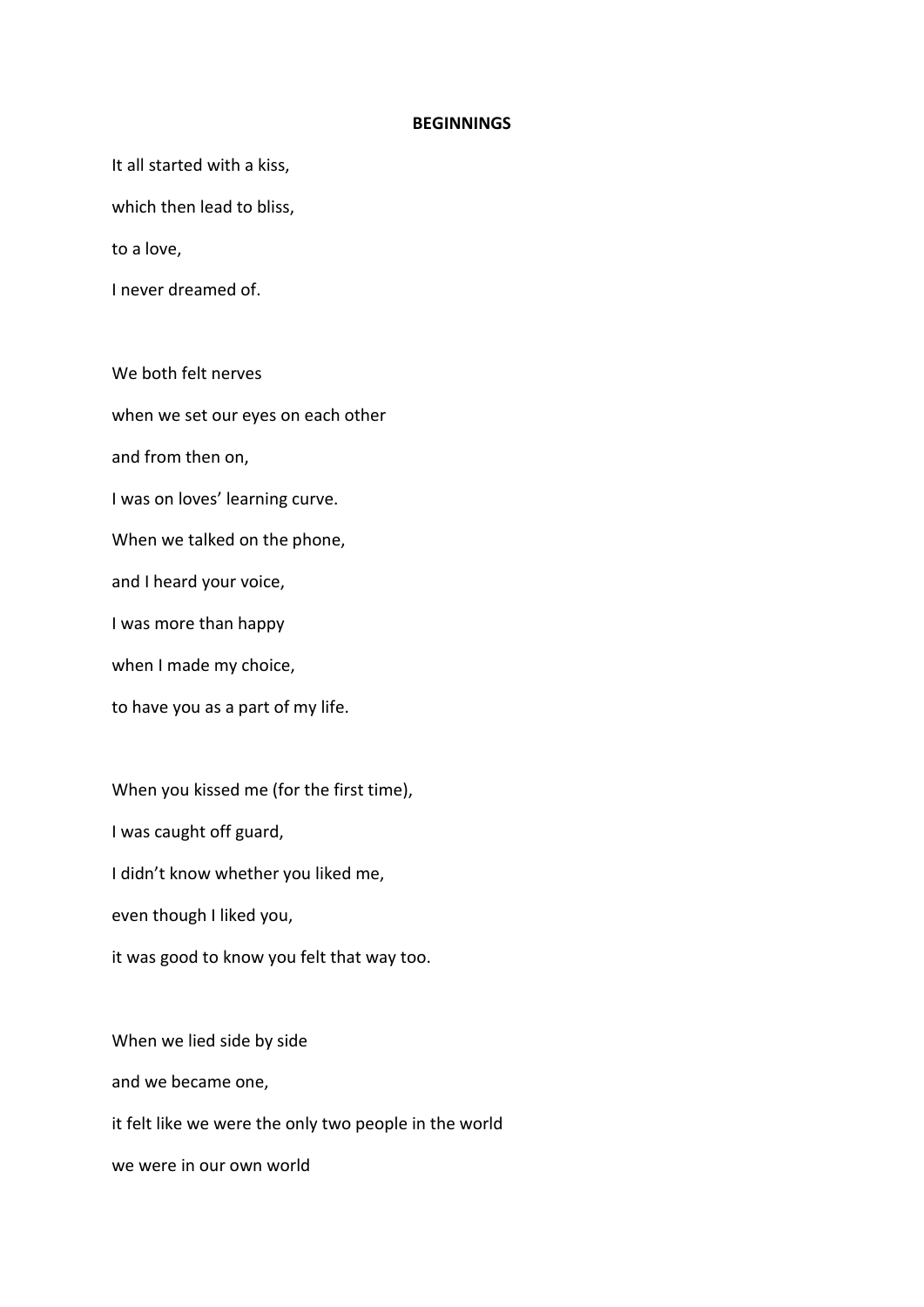and nothing came between us.

When I met your family, and they treated me like their own, I never felt alone and they made me feel welcome, at home away from my home.

Even though it didn't work out, and you're no longer around, I'll always remember that we once had bliss, that started off with just one kiss.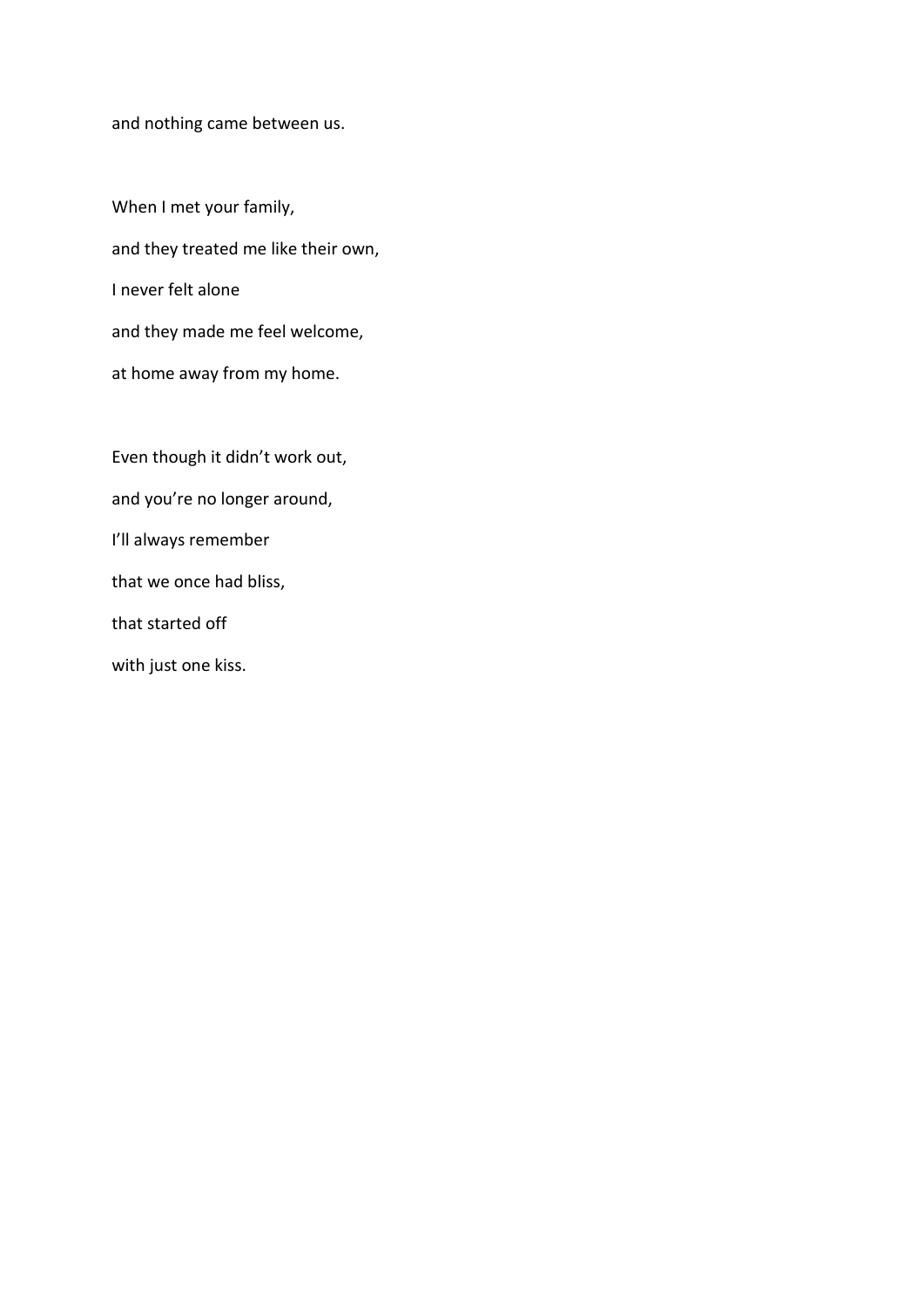#### **THE OTHER SHOE**

After one long plight

My world is right

For once in so long

I feel there can be

no wrong.

Doubt's shadow lingers

and follows

reminding me

of the past's sorrows.

Messing with my head

mumbling loud thoughts unsaid

I'm afraid to set free

in case they spell my doom

Hovering in loom

I'm waiting for that other shoe to fall on me,

wondering what it might be

I wish I could foresee

if my world will crumble

when it drops.

Will it falling mean the end?

Will it make my heart bend?

Does being prepared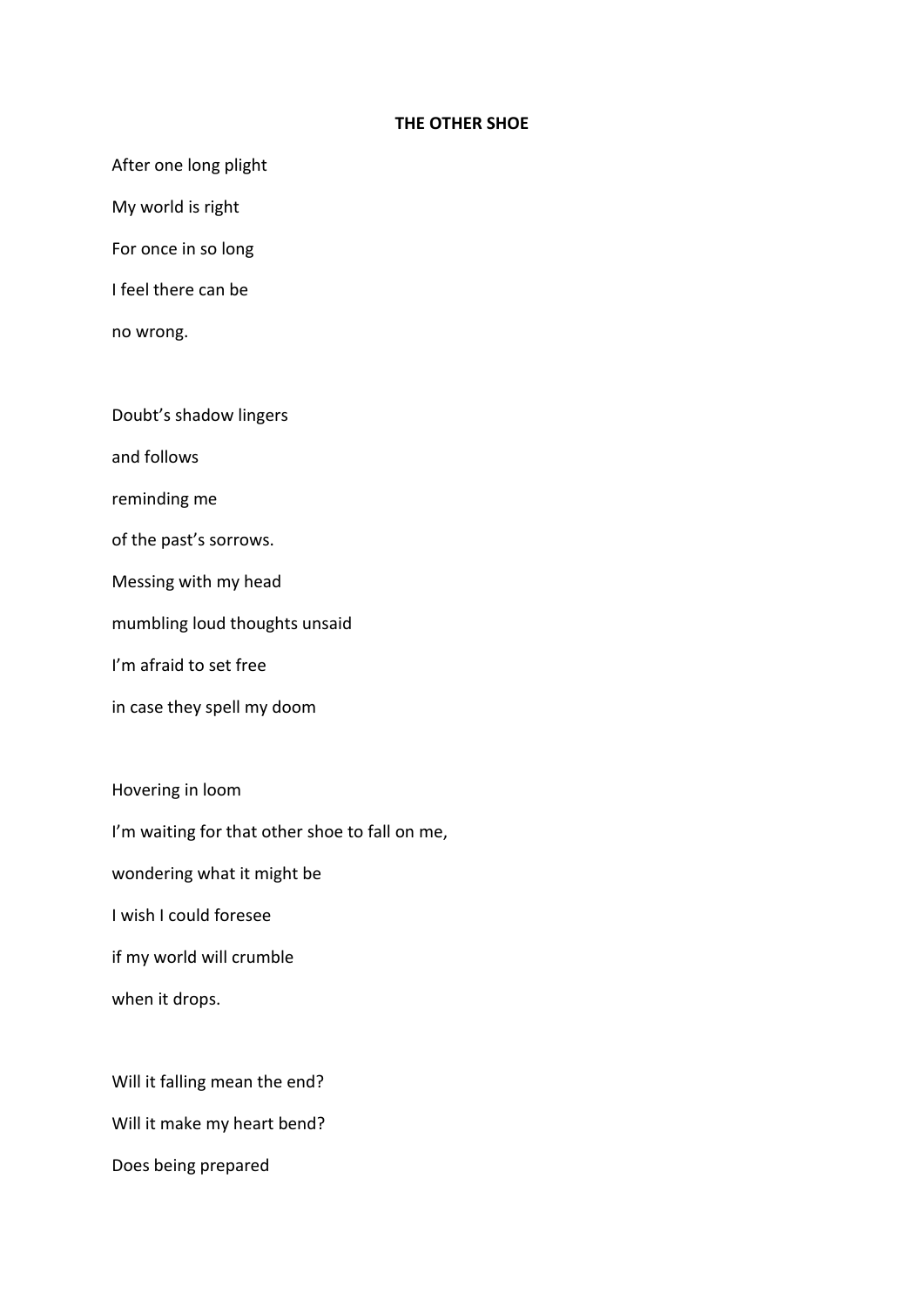really make me stronger?

Or make the heartache last longer?

Hovering in loom

I'm waiting for that other shoe to fall on me,

wondering what it might be

I wish I could foresee

if my world will crumble...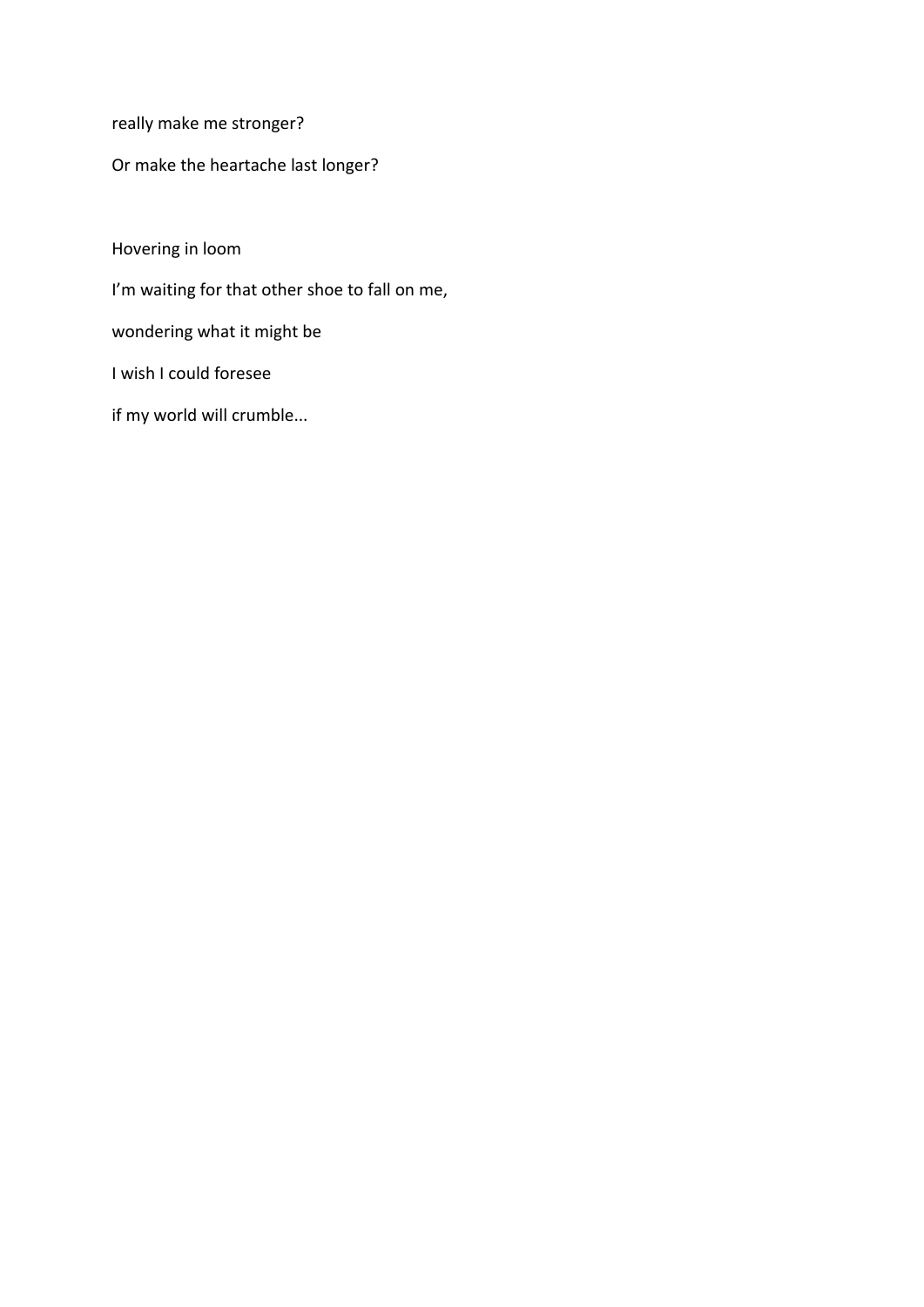#### **RESIDUAL BEAUTY**

Growing up I was like everyone else,

I looked like every other girl

but I was still myself

when I grew up

that all changed

being myself seems strange.

To be ideal

I have to cover up,

cover my skin

with foundations and shadows

and my body,

with figure-flattering clothes

to hide my flaws,

to hide the real me.

I can wear make-up for you, if you want me too I can try to look glamorous and stand out but that's not what I'm about. The make-up eventually wears off It's only residual beauty and it's only temporary, at the end of the day all you have is the real me.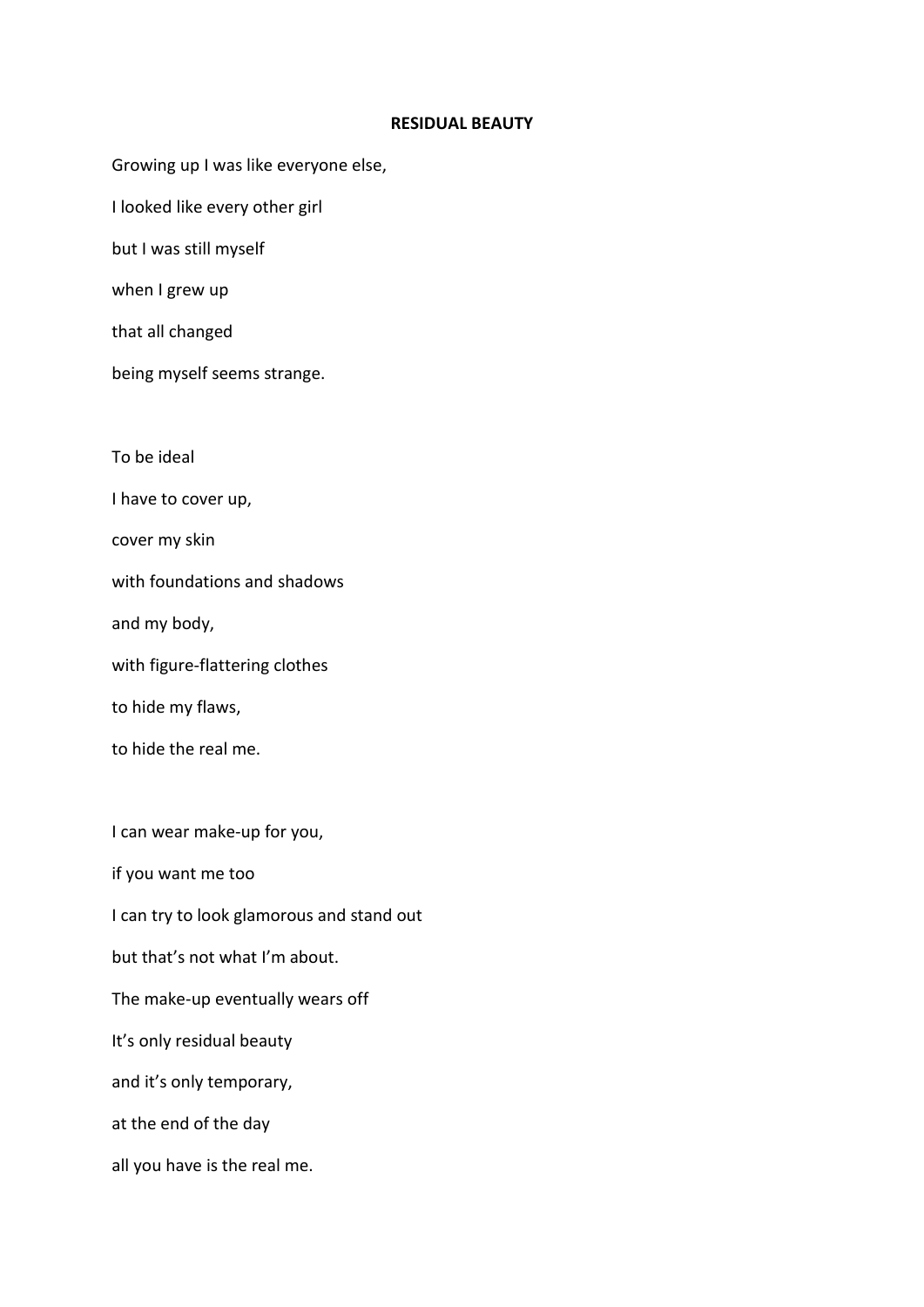I can dress girly for you if you want me too I can wear formal dress, walk around in high heels, hide shape wear to hide my curves, but that isn't real, I dress for comfort I stand flat and my body has a story to tell. It's only residual beauty and it's only hidden, at the end of the day all you have is the real me.

I can enhance my appeal

and wear lingerie for you,

if you want me too,

I can wear lace, satin

and be see-through,

so I can be sexy for you.

I can be anyone you want me to be, but that's never going to be the real me, It's all only temporary that's the reality of residual beauty.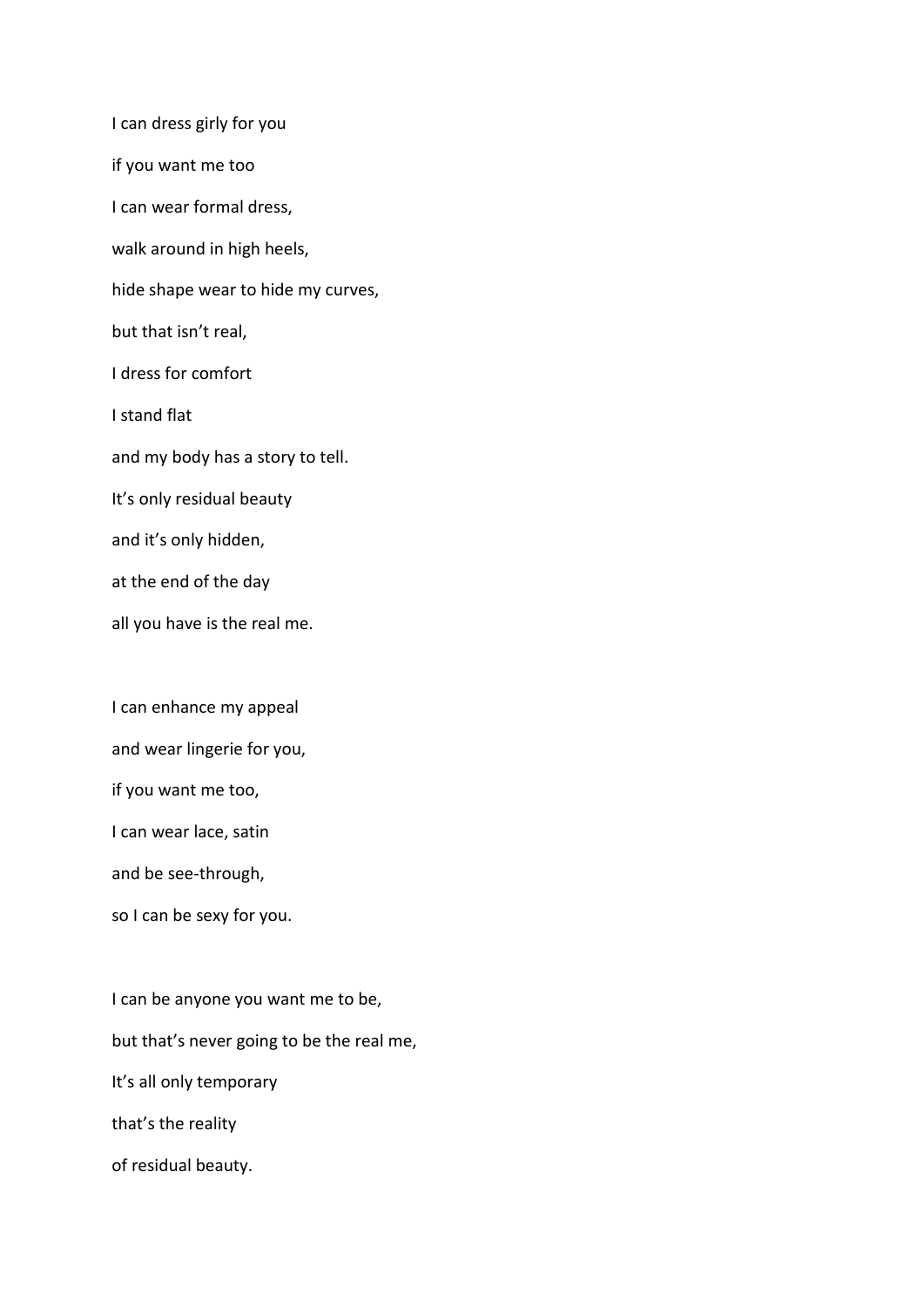#### **BREATHING SPACE**

The shoe has dropped I'm lying here with you in shock our tears are flowing for our knowing what we had doesn't exist anymore and this makes our hearts sore. I'm lying here with you for the last time looking in your eyes trying not to cry hearing your voice trying to forget the words we just said. I'm breathing in your scent and taking in the feeling of your hand as you left.

Lying alone in my bed back where I started all the memories rushing to my head I'm trying to deal this doesn't feel real. I'm not ready to call you my former I wish I knew this was around the corner.

My heart is broken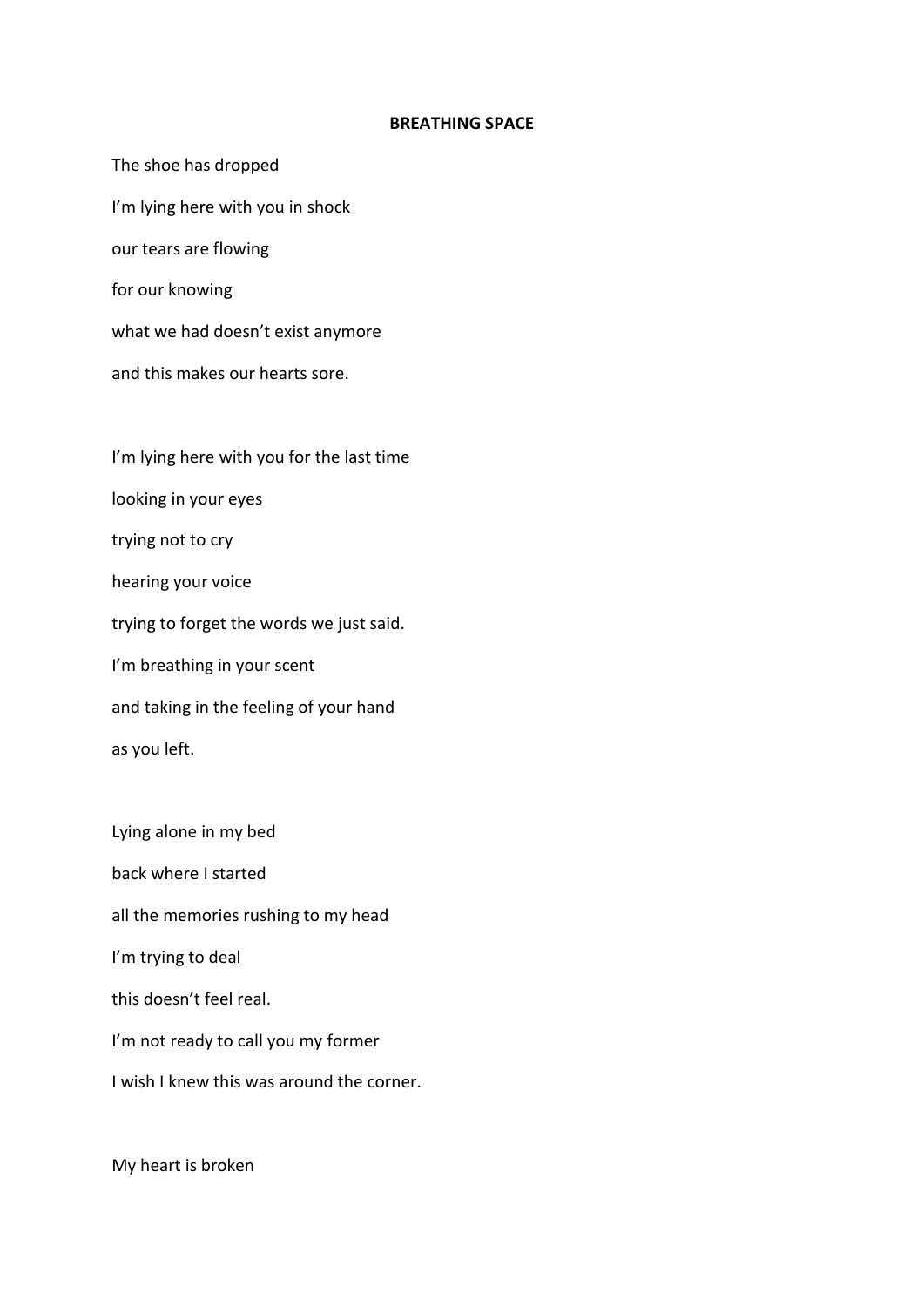so many words spoken feelings not woken not feeling welcome I'm trying to handle this with grace, I know I asked for breathing space

One day my heart will mend, and some day I hope we can be friends but for now, I'll give us our breathing space.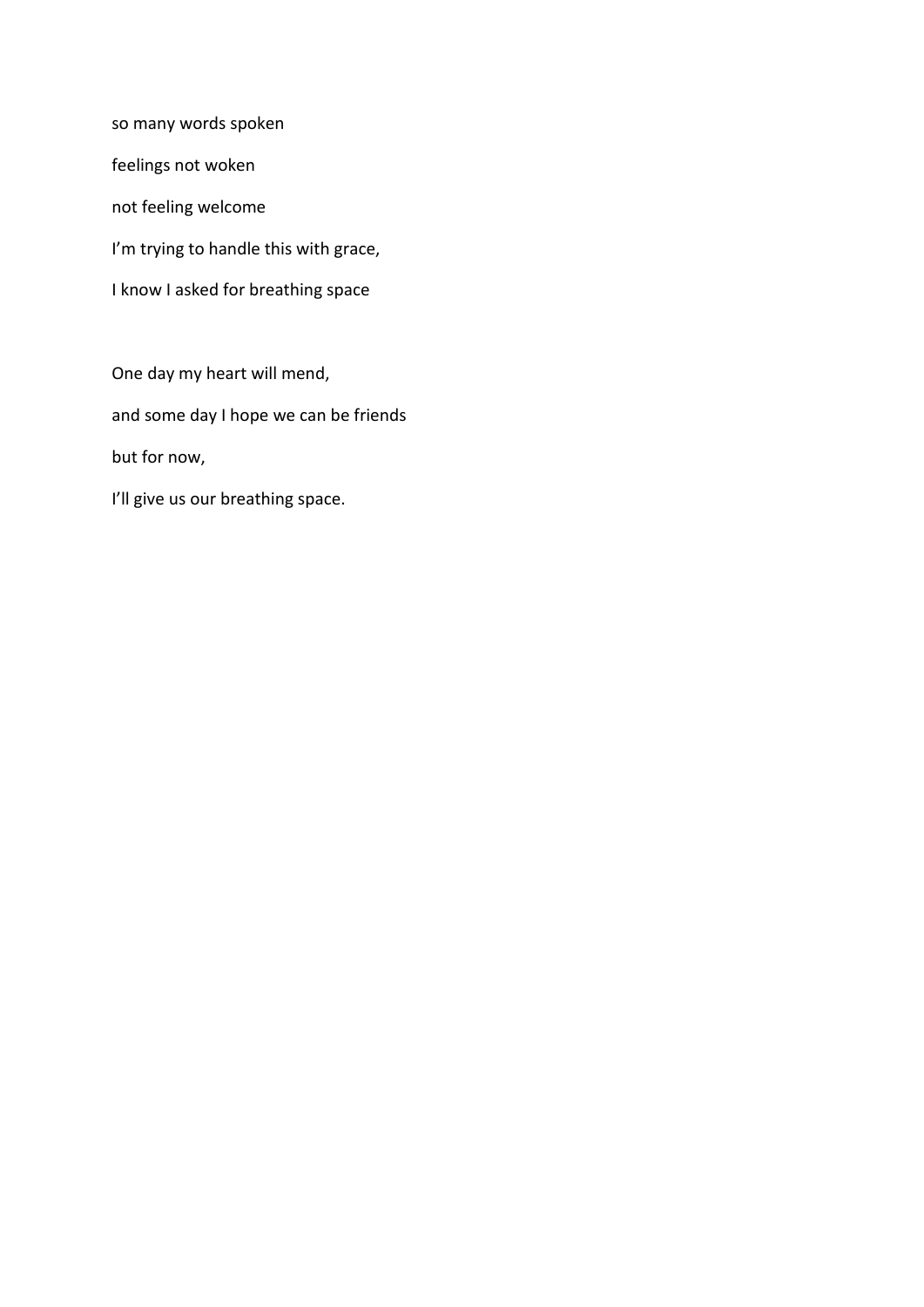#### **HEARTBROKEN GIRL**

When I'm single I'm nothing but invisible, I'm told to mingle, so I can be seen and swept off my feet. When I'm swept away And follow my heart It seems to end up the same way, I end up torn apart wishing my love had the time of day for me wishing it was meant to be, not wanting to go back to the start How long am I suppose to try, How long do I have to cry, How loud do I have to scream,

How many wounds must bleed

before you notice me?

This is who I am

I can only do what I can.

Why am I the one to love more, when you end up walking out the door? Why am I the first one to feel like,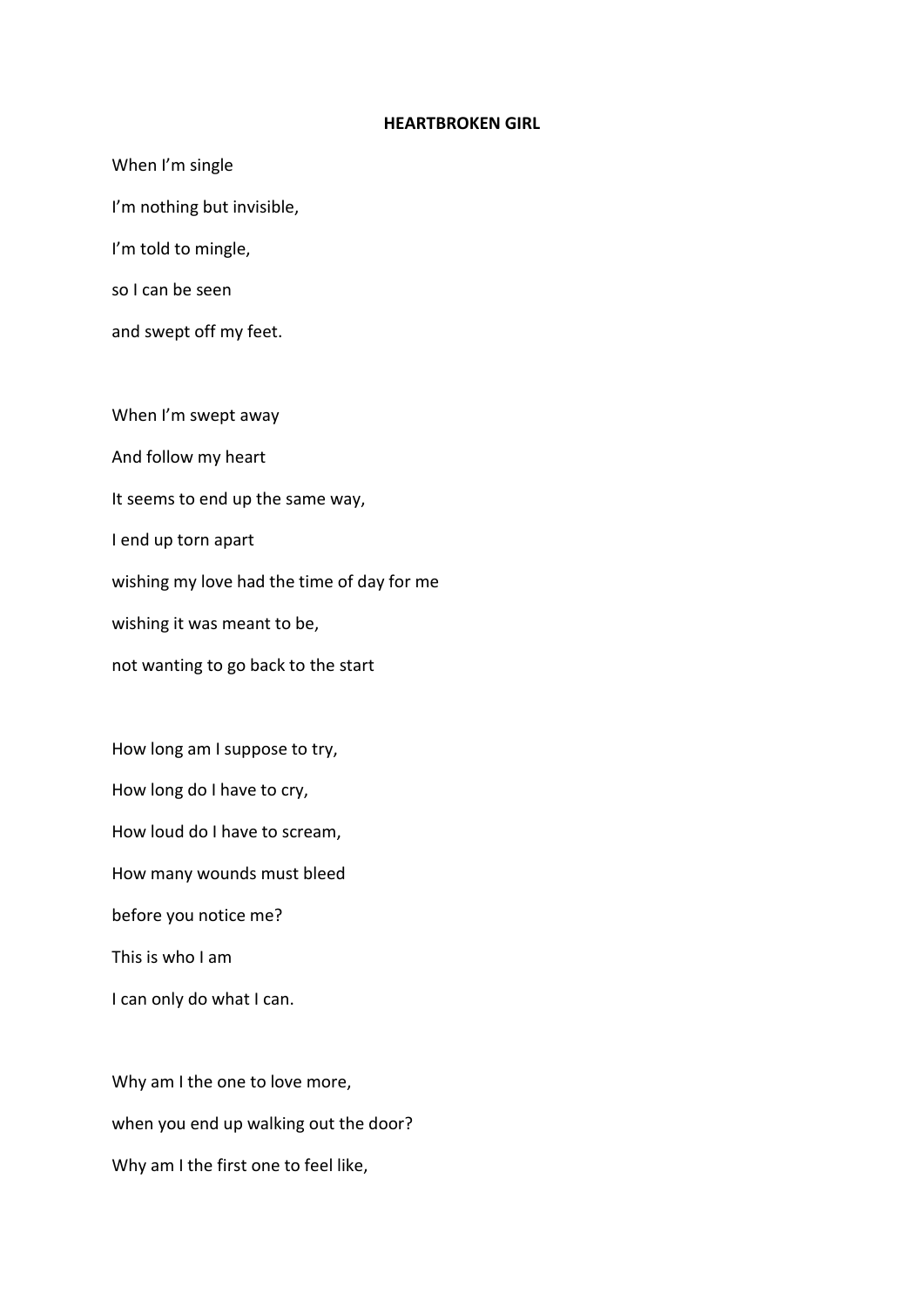when you don't even want me in your life? You're getting over me fast, before you're even a blast from my past. Why am I the one to break? And you only want me,

when it's too late?

I may not be a bombshell but that doesn't mean I don't deserve, to hear the words that I'm the prettiest girl in the world, how long do I have to be a heartbroken girl?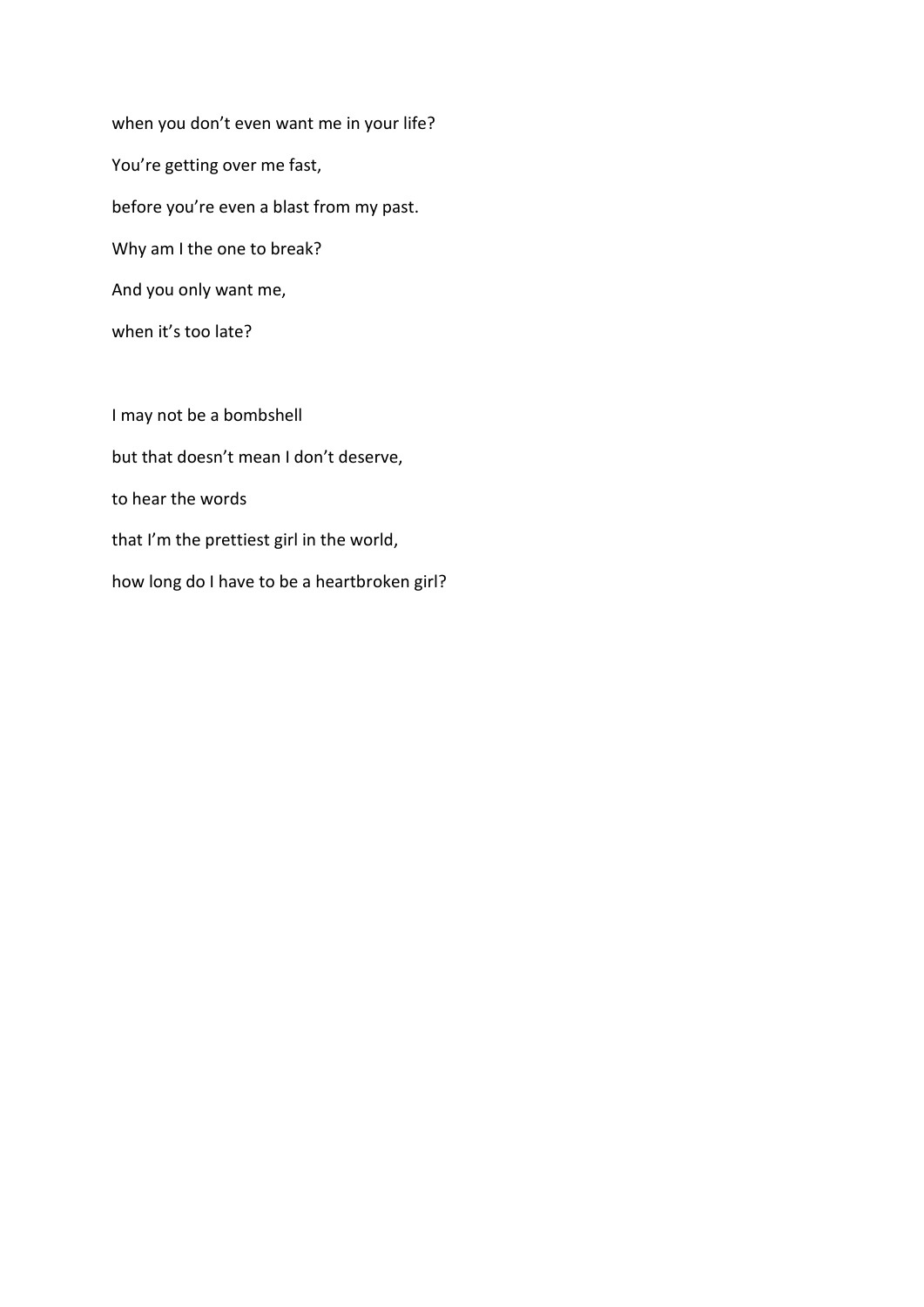#### **PLUS/MINUS**

Nothing is perfect but we hope for the best, there are some things we want more and some things we need less. Love is no different- there is so much we want but it all comes at a cost.

Plus more time,

minus the lonely nights

and I wouldn't have felt alone.

Plus more freedom,

minus the schedule

and I wouldn't have felt so tight.

Plus more intimacy, plus more nice words about my beauty, minus the silence, minus the words on my choices, plus more affection, for what I've been given and I wouldn't have questioned your attraction to me.

Plus the sound of three little words,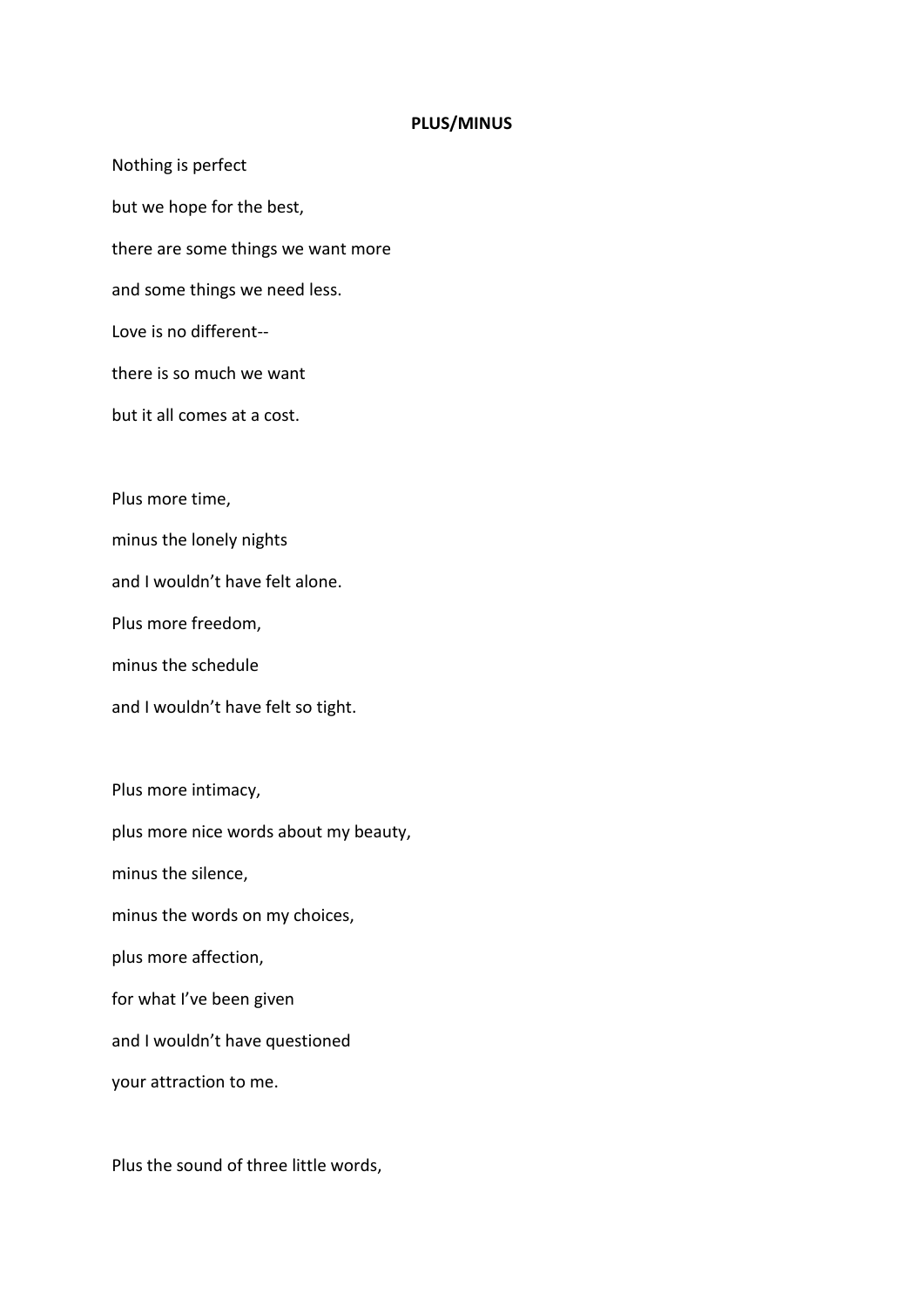minus the wondering of whether I'll ever hear the sound of if your feelings know no bounds, plus an open door into your heart, plus me feeling if I was a part of it.

Plus the good times, minus the bad times, plus quick healing, of the revealing, that our bond is minus existence.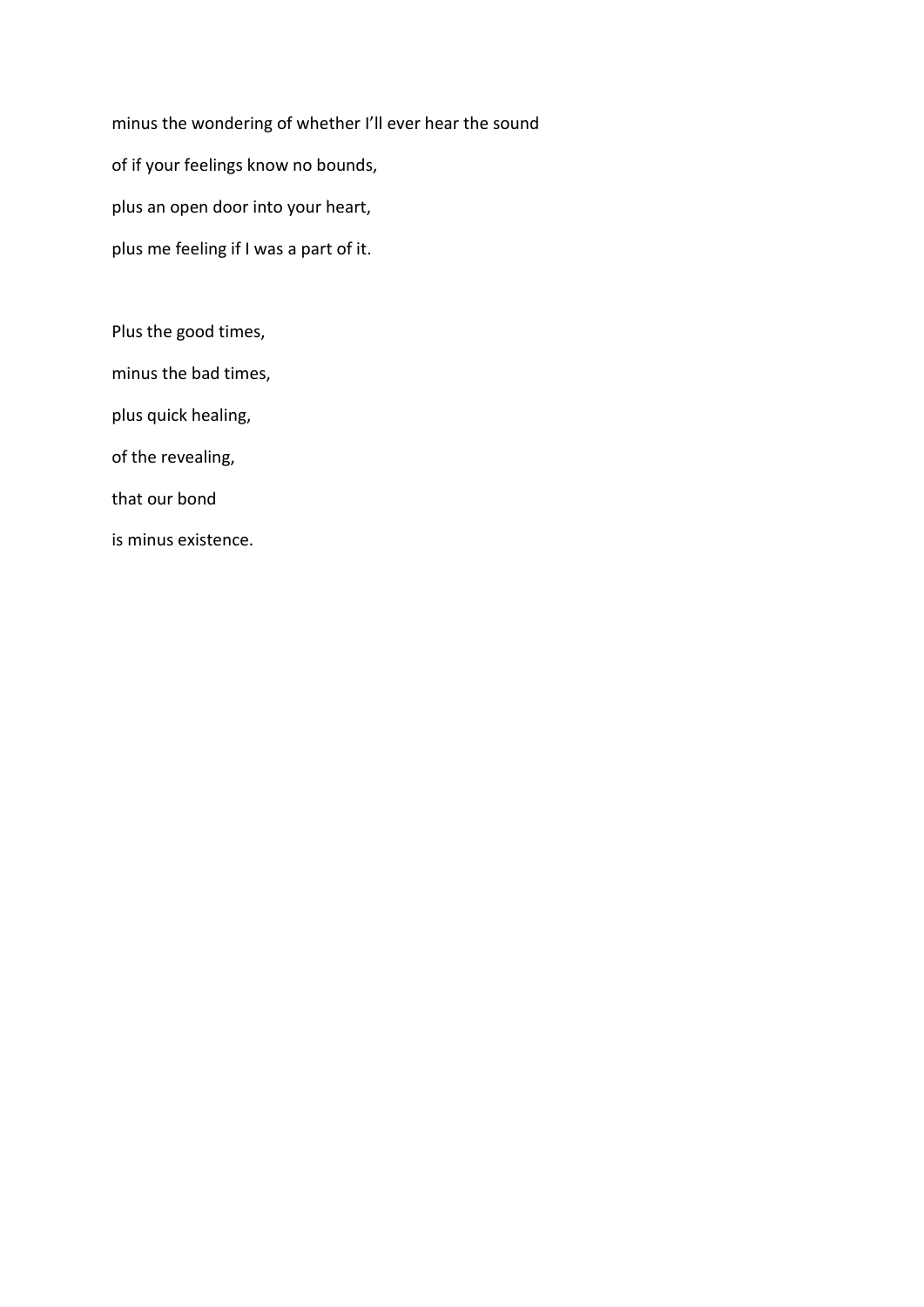#### **GETTING OVER IT/MOVING ON (I WILL BE OKAY)**

We are no longer one, everything with us is over and done, I don't want this to be real, but I know this is, and so is everything I feel.

I kept myself busy to cope,

to keep my head above water

so I can maintain hope

that I can get over this,

I felt fine at first,

but then I burst,

with anger, resentment and pain,

from not feeling much gain,

it was driving me insane,

it made me drive you away.

I wasn't sure if I was going to be okay.

I don't want to feel this way, I don't want to stay numb in shock, I don't want to keep crying from all the sadness, I don't want to yell because of the anger and pain, I don't want to drive you away, especially if you're going to be my friend one day, I can't help how I feel but I know one day,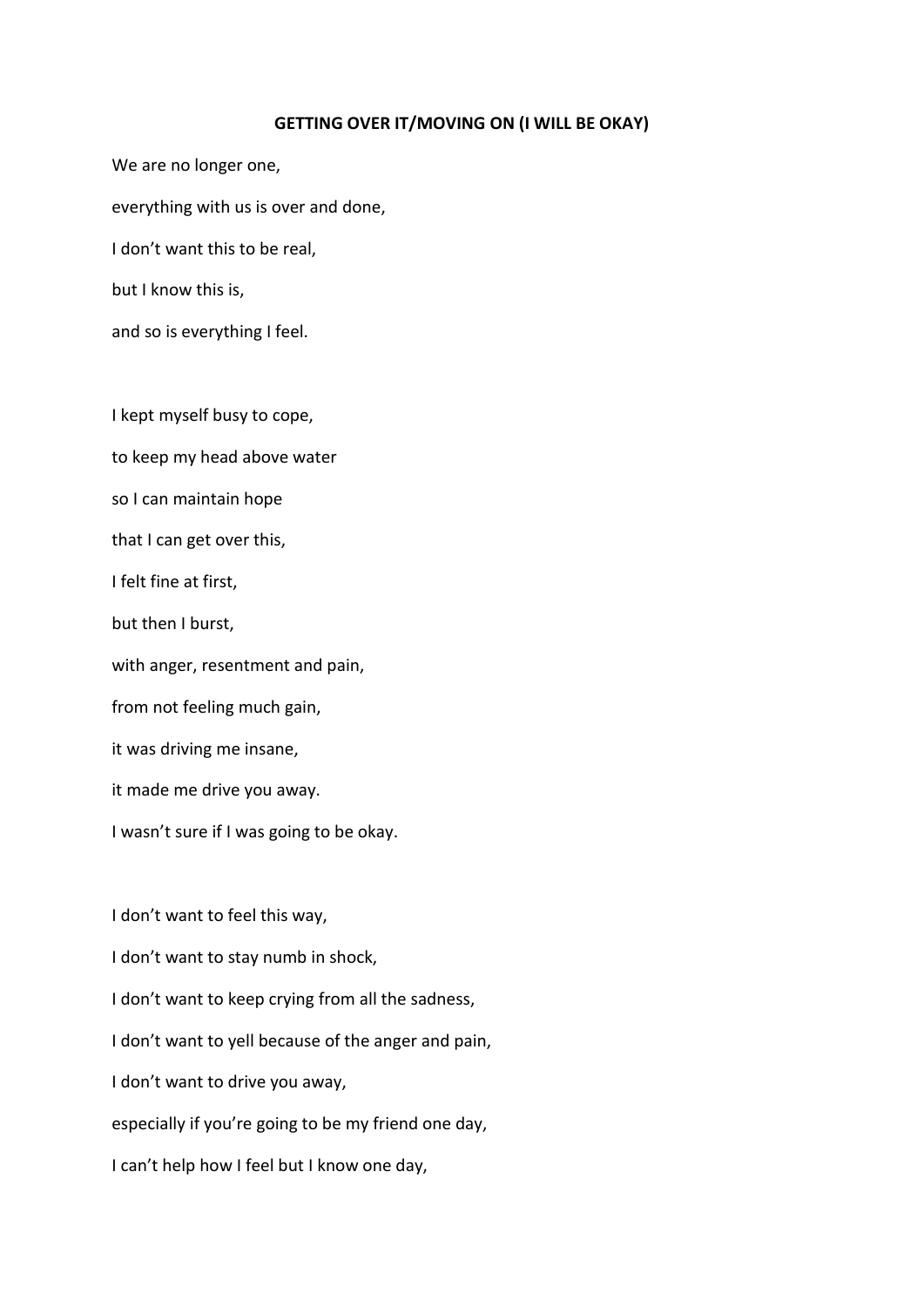I will be okay.

There's a difference between moving on and getting over someone, especially when it comes to love, I will move on from you and our bond, but there will be some parts of you and our bond I'll never get over, there's a difference between the two, it's hard to get, it's hard to find, sometimes you never get it all I want is peace and closure, I know one day I'll have peace of mind, I know I will be okay.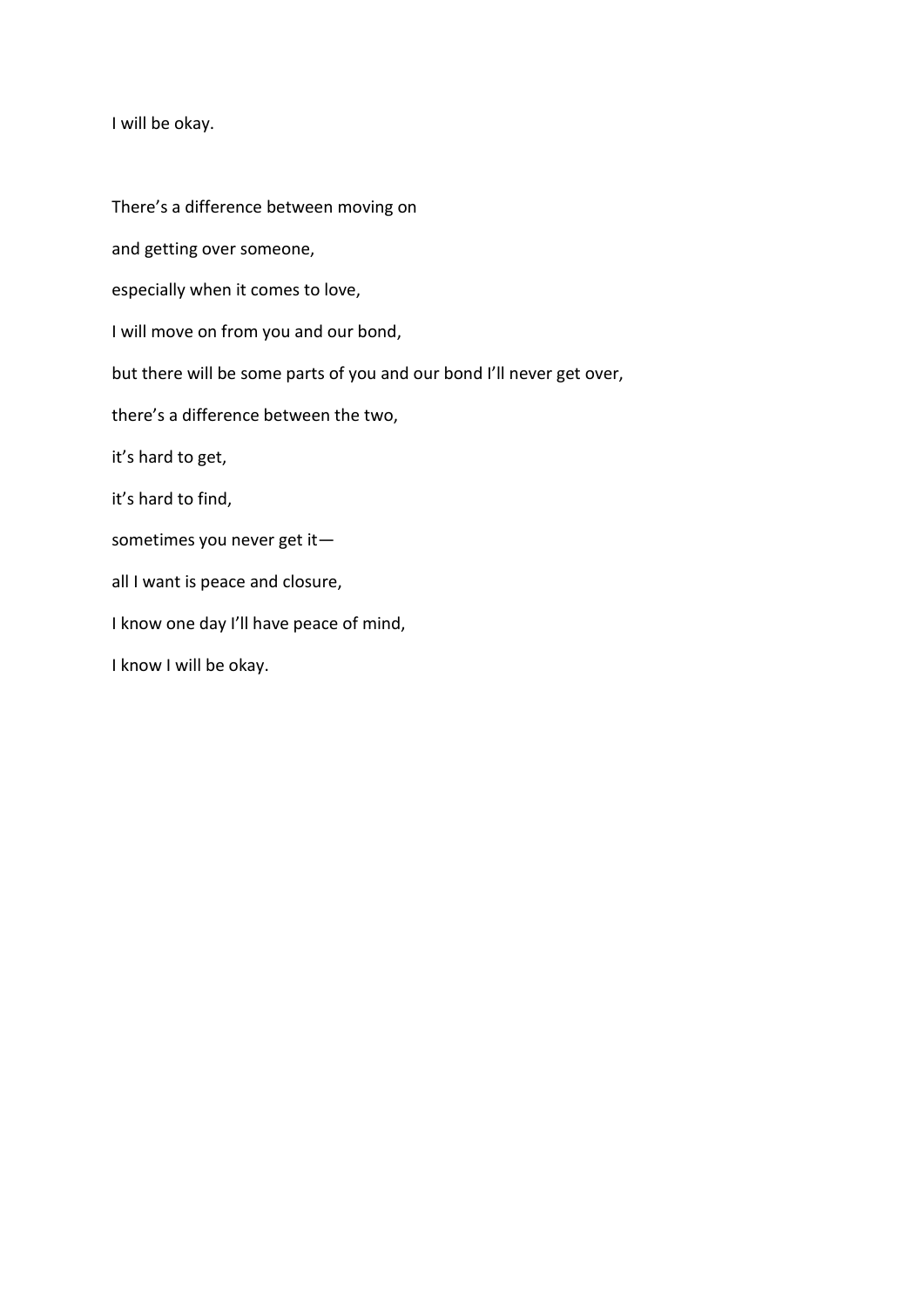#### **I'M SORRY**

Both our hearts have been broken, from the many strong words that I've spoken, I still want you to be friends with me and I don't want you to leave, but I know I have to set you free, if it's all meant to be, I now you will come back to me.

I didn't mean to make you feel this way, with all the things that I'd say, I just couldn't help how I feel, because I didn't want this to be real, I wish I could turn back the clock and take everything back, all I want to say, is I'm sorry.

I hope one day we can be friends, so I can have the chance to make amends, I was angry and I was hurt but I know that's no excuse to dish out verbal abuse, I wish I could turn back the clock, and take everything back, all I want to say,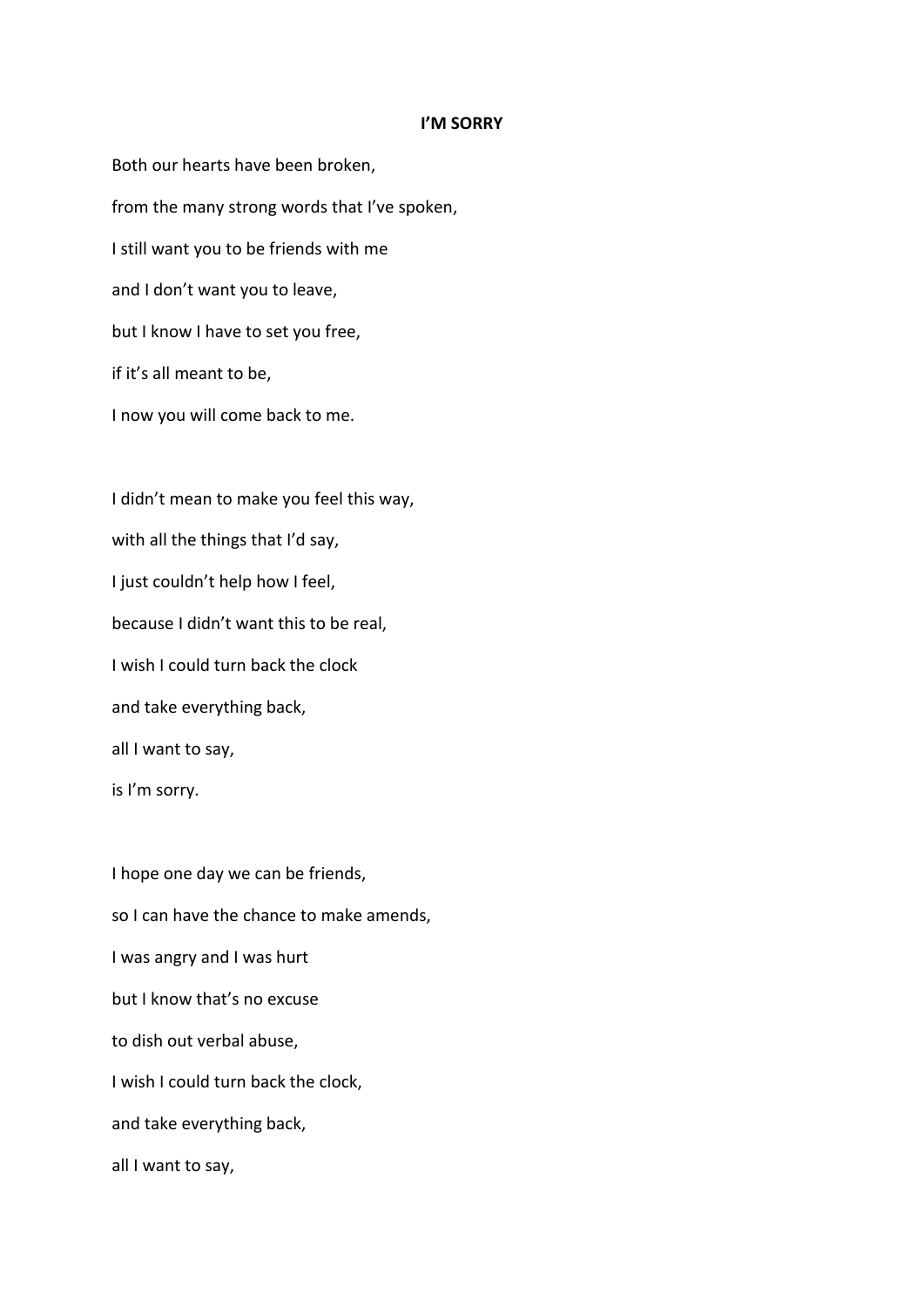is I'm sorry.

Please believe,

please don't leave,

please believe,

please don't walk away,

all I want to say,

is I'm sorry.